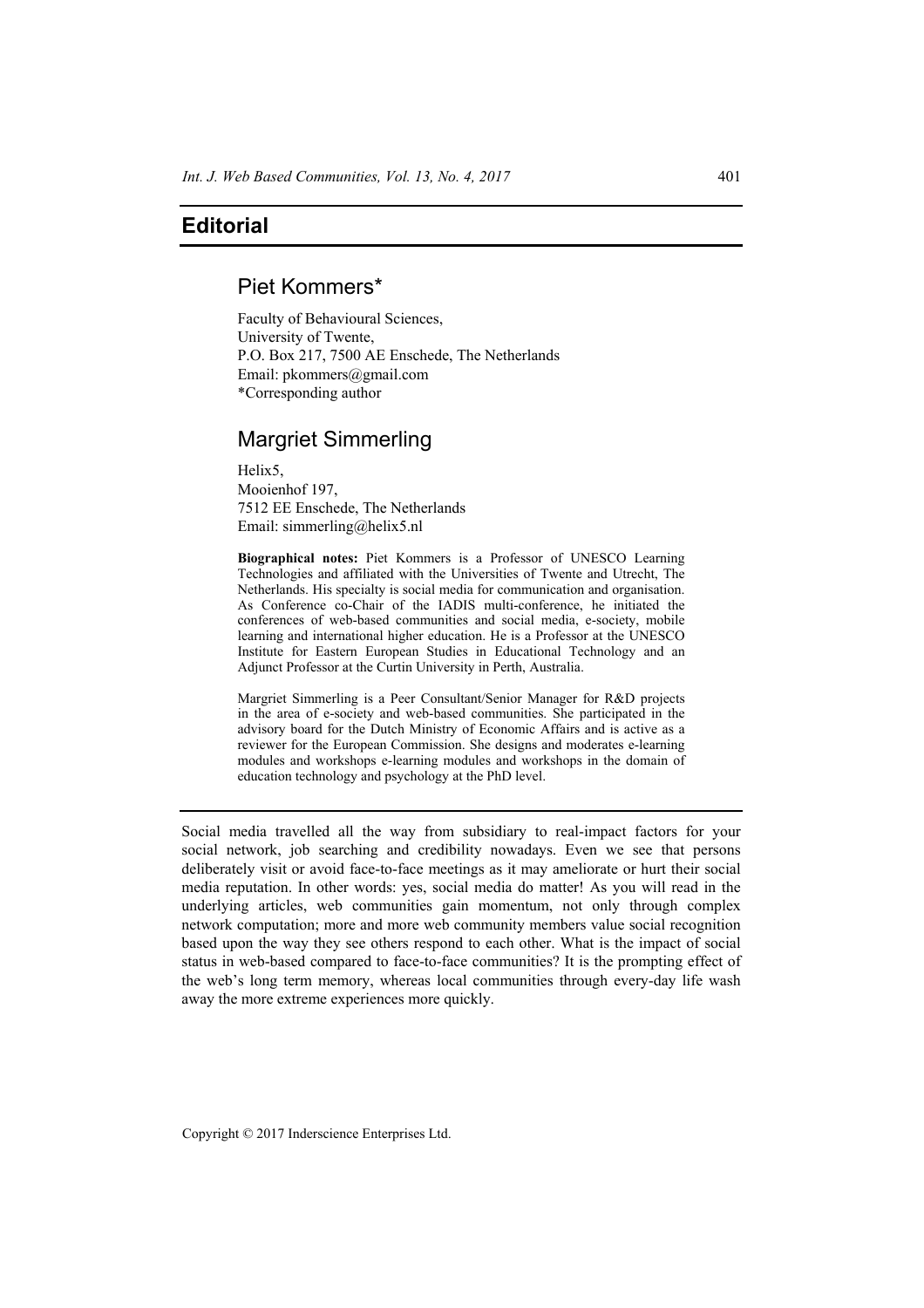#### 402 *P. Kommers and M. Simmerling*

This also rises an agenda for how web-based communities should balance between fore-versus background data: how steeply should history be put into the background? For instance, recently, Facebook actively prompts its members to re-share events from one or two years back. This might trigger passion for the person who then experiences the grandeur of years back, not being aware that you're their circles of relationships it is a detrimental souvenir after all.

In this special issue, research from different parts of the world comes together: scientists from Brazil, Egypt, India, Spain and Italy give input to new progress on the developments around web-based communities and social media. All articles relate to the question how social media change the behaviour of people. The last article is accepted for publication in the special issue with the title: The sustainability of virtual communities organised by our guest editor Aaron French.

The first article 'Persuasive technology in online social networks: a systematic literature review' is a literature review (meta-analysis) and refers to using persuasive technologies for changing behaviours. It focuses on related taxonomy principles found in the social network environment. Ruas et al. relate their findings to online communities' strategies, practices and implications for practice and tools design.

The next article, 'Applying emotions in social network connections model' presents research that is innovative, appropriate and relevant to the *IJWBC* aims and objectives. Alsheref proposes a new model to calculate the existing 0 and 1 connections model for social networks analysis. The suggested approach to include a colour indicator to represent the emotional levels of specific connections/relations in SNS (social networking services) is intriguing.

Customer participation in online brand communities is a mayor challenge for companies nowadays. Kamboj and Rahman reviewed more than 100 papers to know how prior research proposed their models with different constructs to explain members' participation in online brand communities. In their article 'Customer participation in brand communities on social media: a systematic literature review' their findings are presented, gaps are identified and future research is proposed.

Ananda et al. undertook a study that contributes to augment the knowledge about social media strategies used in Facebook by Italian and Spanish SMEs from the fashion industry. Three Spanish brands and one Italian brand appear to take a transactional marketing approach, while the other two Italian brands adopt a hybrid transactional/relational approach. The article 'SME fashion brands and social media marketing: from strategies to actions' is of interest for all professional working in the field of social media and business. Facing the fact that the marketing of a business is very much dependant of the opinion of the customers, online social networks plays an important role. Do we trust the company or its product? What is the opinion of other buyers? Can we trust their opinion?

Dutta and Bhat present research result based on the elaboration likelihood model. In the article 'Effect of perceived relational characteristics of online social network on e-WOM and purchase intention: exploring mediating role of trust' detailed observations and valuable advises are provided to increase the impact e-WOM on the sales figures.